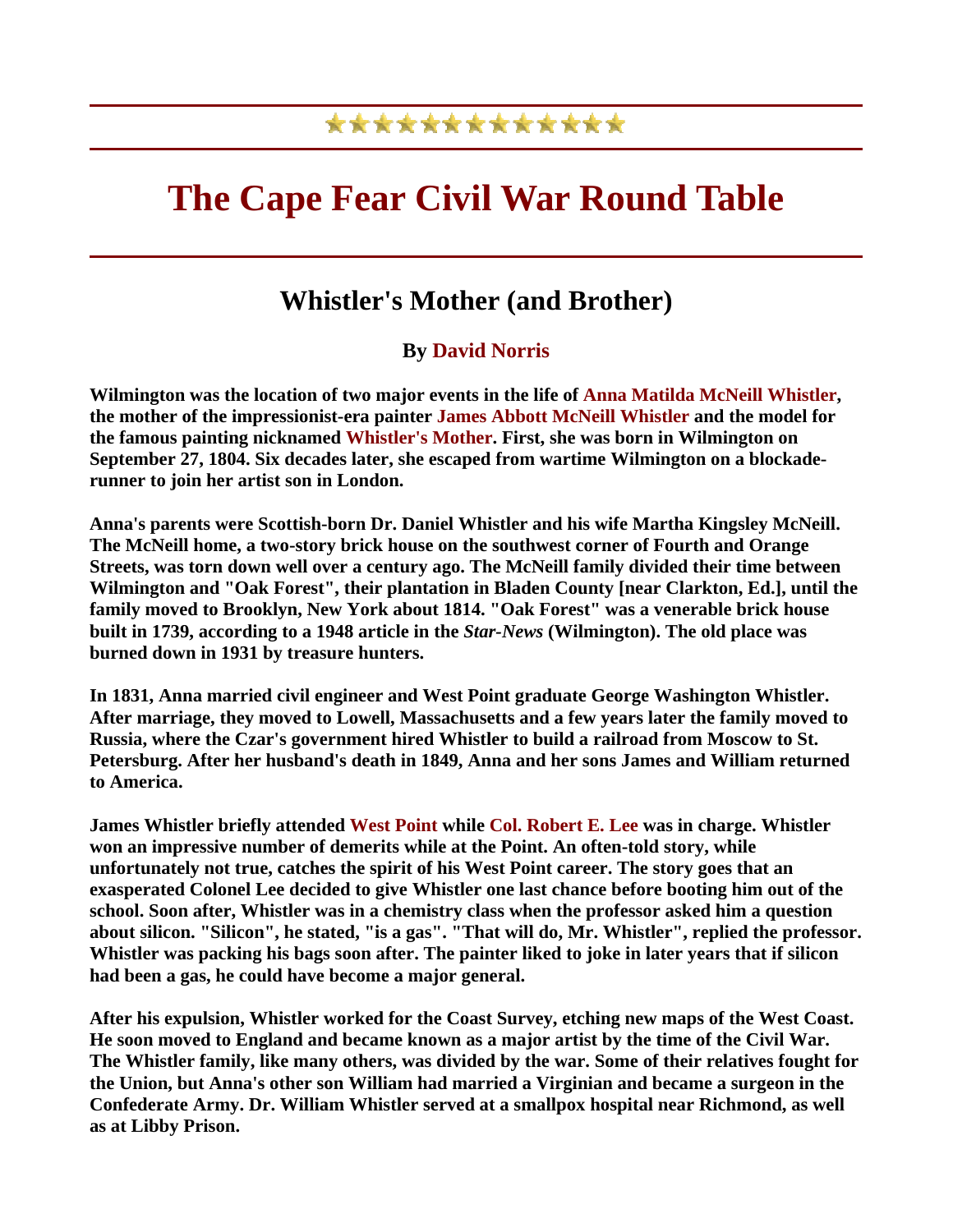**Anna lived with relatives in the North until she crossed the lines in 1863 to help care for William, who was seriously ill. After his recovery, William was assigned to Orr's South Carolina Rifles and Anna decided to join James in England. To get there, Anna returned to the city of her birth. The quiet Wilmington of 1814 was now much larger, a wartime boomtown fueled by blockaderunning profits. She found a berth on the** *Advance* **before the famous North Carolina-owned steamer left for Bermuda.** 

**A rather colorful account had it, "just as the captain was about to give the command 'weigh anchor', a carriage drawn by a pair of panting horses rolled up on the dock. A lone and venturesome woman**  $\hat{a}\in\{x\}$  **presented to the captain a letter from Governor Vance permitting her to sail on the ship." A family story said that because Mrs. Whistler's money was tied up in the North, she had to sell "a beautiful coat of Russian sable" to pay for her passage. The exact departure date is unknown, but Anna could have been in Wilmington at the time of the**  *Advance's* **successful departures for Bermuda on September 23, 1863, or October 24, 1863.** 

**James Whistler had no idea that mother was coming until a message reached him from her ship at Southampton. The sudden arrival of his straight-laced mother threw a monkey wrench into the painter's comfortable Bohemian lifestyle. He barely had time to shoo his lovely mistress Joanna Hiffernan out of his flat (into a place conveniently close by) before bringing his mother to London.** 

**In the spring of 1865, James got another surprise when his Rebel surgeon brother turned up on his doorstep. William Whistler was at the end of quite an odyssey. Worn out from overwork and ill health, he was granted leave to visit his family in England on the condition that he carry some secret dispatches to Confederate naval agents there. By the time Dr. Whistler could leave his post in early 1865, Wilmington was lost. The only way out of the Confederacy was across the Chesapeake Bay in a dugout canoe, guided by a shadowy network of Confederate spies and outright smugglers. He shared part of his journey with a Confederate officer who was going to the North to get a new artificial leg. The doctor, disguised as a civilian, made his way to New York to book passage on a passenger steamer. It seemed that hordes of Yankee soldiers guarded every train station and at every step he worried that one of the guards would be a former patient from Libby Prison. But, William managed to avoid attracting suspicion and he and his dispatches reached England safely. Although he arrived too late for his secret papers to do any good for the Confederacy, at least the Whistlers were together again.** 

**Anna McNeill Whistler lived with James in London for several years. She did not always approve of her son's relaxed lifestyle, but she took an active interest in his painting. She also charmed her son's patrons and artist friends who came to visit by serving them hot North Carolina-style biscuits, buckwheat cakes, and preserves. In 1871, Whistler painter her in his work, Arrangement in Gray and Black, the picture popularly known as Whistler's Mother. Because the painting was widely adopted in advertisements (and parodied countless times), Anna McNeill Whistler became one of the most recognized North Carolinians in history. She died in Hastings, England, on January 31, 1881. In 1939, the state of North Carolina put up a historical marker at Third and Orange Street in downtown Wilmington to honor her. There is also a marker erected in 1938, by the Daughters of the American Revolution, Elizabethtown Chapter, dedicated to Mrs. Whistler, the symbol of American Motherhood, near Clarkton.**